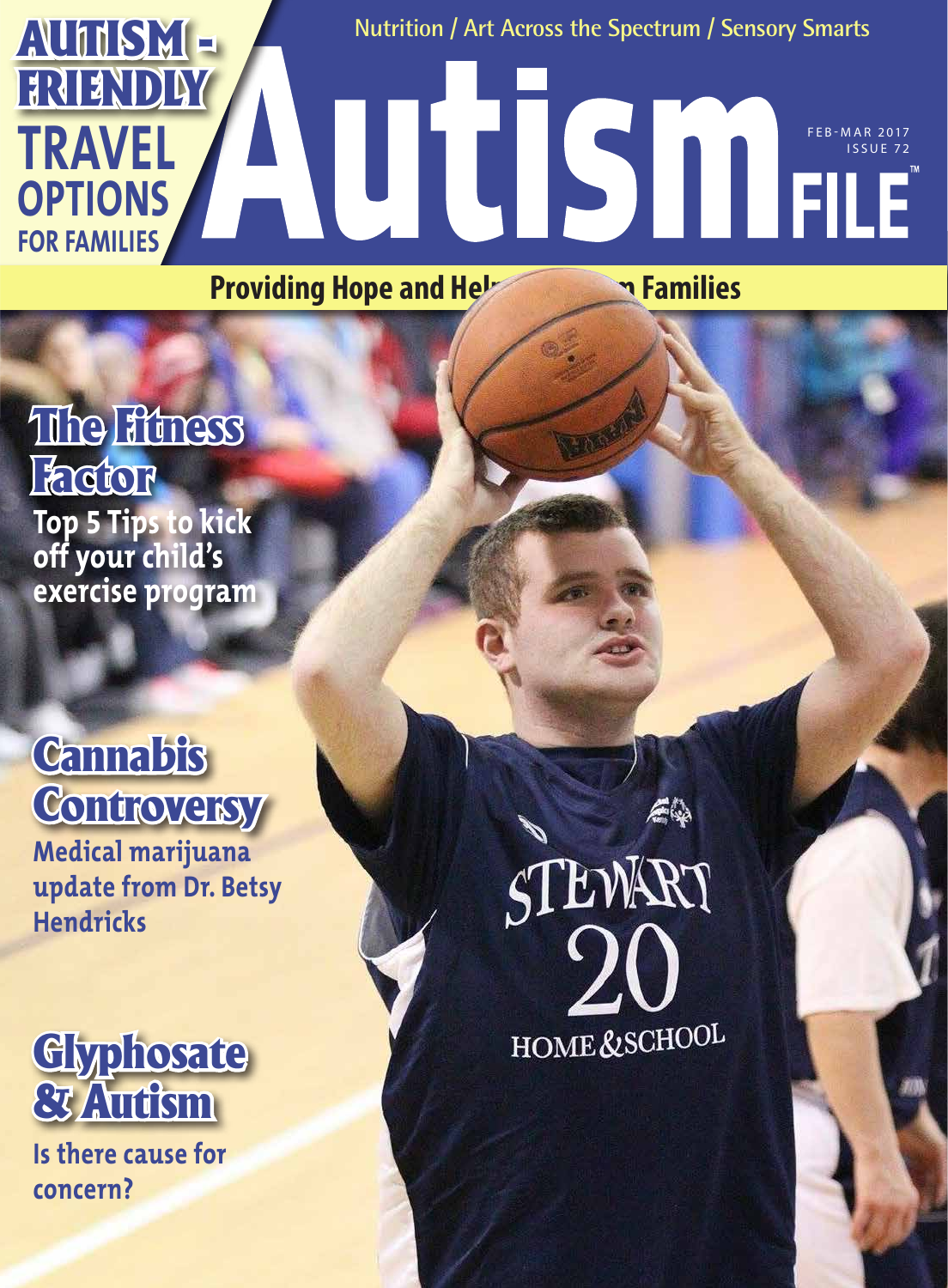# Toxic Warning:

*This herbicide may be far more dangerous than we've been led to believe—and it's found nearly everywhere.*

**B y De irdr e Im u s**

When it comes to our chil-<br>dren's health, it seems<br>there is a new boogey<br>monster every week. It is overdren's health, it seems there is a new boogey whelming, it is confusing, it is frightening—and it is wrong. Whether mercury, bisphenol-A, phthalates, or something else, there is no shortage of carcinogens permeating our environment, posing a threat to all people, big and small.

One of the most significant in this string of scary substances is glyphosate. An herbicide first registered for use in 1974, glyphosate is now one of the most widely used products of its kind in the United States, according to the National Pesticide Information Center at Oregon State University (NPIC). Commercially, it is used by corporations that CI YP own farms and other agricultural businesses to grow massive amounts of corn, soy, cotton, and other products. Casually, it is probably used by many of your unknowing neighbors who simply want their lawn and garden to look nice.

 Monsanto, the company that sells glyphosate under the brand name Roundup, insists on its website

their product is effective, safe, and does not "pose an unreasonable risk to human health, the environment, or pets." After all, the U.S. Environmental Protection Agency (EPA) and European Commission

Deirdre Imus ...



is the founder of [ImusEnvironmentalHealth.org,](http://www.ImusEnvironmentalHealth.org) a resource for healthy green living, where Deirdre shares tips on how to "green" the way you care for yourself, family and the planet. Everything from the food you eat, the clothes you wear, baby care products, cosmetics, and personal care products, you'll find practical advice and tips for a healthier lifestyle. Deirdre is a vegetarian for life! Deirdre is also President and Founder of The Deirdre Imus Environmental Health Center® at Hackensack University Medical Center and Co-Founder/Co-Director of the Imus Cattle Ranch for Kids with Cancer. It is

the only vegetarian working cattle ranch for kids with cancer. Deirdre is a New York Times multiple best-selling author and appears weekly on Imus in the Morning's Blonde on Blonde and Psychos. The Deirdre Imus Environmental Health Center® works to ensure children live the healthiest lives possibletoday, tomorrow, and decades from now. In her quest to clean up the environment for our kids, Deirdre developed the award-winning Greening The Cleaning® program and product line, which replaces the hazardous ingredients commonly found in cleaning agents with environmentally-responsible, less toxic products wherever possible. The program and products are used throughout the country in schools, healthcare facilities, and businesses.

have concluded so. And they've never been wrong before.

#### **Here, there, and everywhere**

One of the major reasons glyphosate has exploded since its inception more than 40 years ago is because genetically modified crops are engineered specifically to resist it. In other words, the crops will not be killed by the chemi-

cal, but the weeds will. Farmers can spray as much glyphosate, typically in the form of Roundup, on a field of plants as they want without worrying that the crops will die too.

> This is worrisome for a number of reasons. First, as Monsanto proudly boasts on its website, glyphosate is one of the most widely used herbicides in the world, and has been adopted in more

than 160 countries. It is, quite literally, everywhere. Second, when glyphosate is sprayed, it does not fall on the weeds alone. It lands on crops, soil, water, and obviously permeates the air. A 2014 study by the U.S. Geological Survey found glyphosate in the majority of waterways in 38 states, and also in more than 75 percent of air and rainfall samples tested in Mississippi in 2007.

© kotoyamagami / AdobeStock

Third, those genetically modified crops on which glyphosate is sprayed get turned into the food and other products that line our supermarket shelves. According to the Center for Food Safety, it has been estimated that as much as 75 percent of processed foods—crackers, condiments, cereals—contain genetically engineered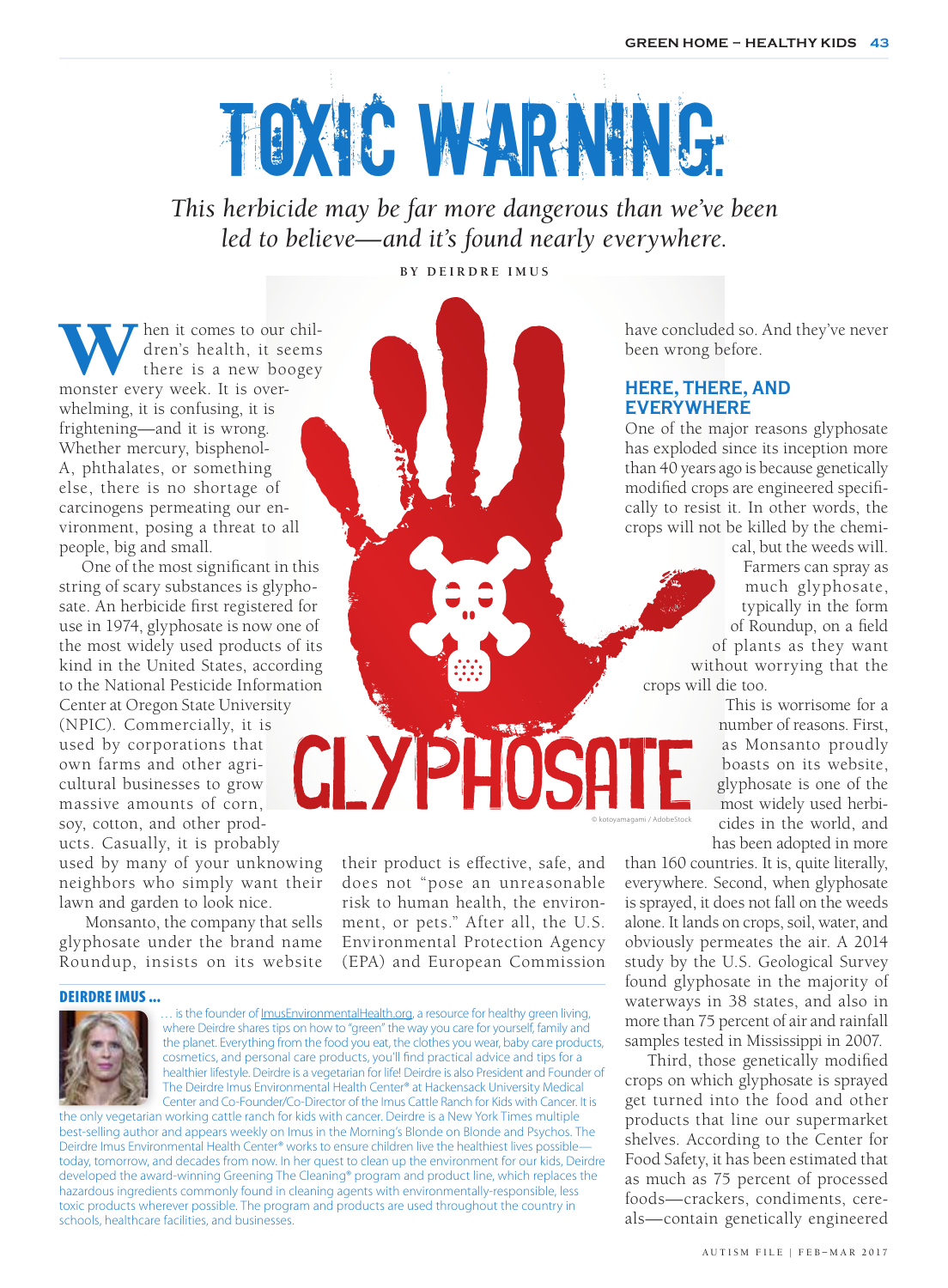ingredients. They contain ingredients that have been sprayed with chemicals. There's no two ways about it.

#### **A "probable" carcinogen**

Fourth, and perhaps not surprisingly: In March of 2015, scientists at the UN's International Agency for Research on Cancer (IARC) declared glyphosate a probable human carcinogen. The IARC report linked glyphosate to non-Hodgkin lymphoma in humans and to cancer in laboratory animals, and indicated it can cause "DNA and chromosomal damage in human cells." According to the NPIC, glyphosate exposure has also been linked to developmental and reproductive effects when administered to pregnant rats in high doses.

Acute glyphosate exposure—typically experienced by farm workers or others who regularly come in contact with herbicides—can cause eye, skin, nose, and throat irritation, as well as nausea, vomiting, or diarrhea if ingested, as the NPIC notes on its website.

A 2014 article in *The Nation* highlighted a groundbreaking 15-year study on the health and brain development of the children of farmworkers in California's Salinas Valley. It looks at how heavy, chronic exposure to pesticides affects children (cancer, birth defects), and also how low-dose, continuing exposure impacts developing brains (lower IQs, poorer working memory).

While this ongoing research did not focus solely on glyphosate, you do the math: a 2016 study confirmed it is the most used agricultural chemical of all time. Furthermore, the author concluded, "Glyphosate will likely remain the most widely applied pesticide worldwide for years to come, and interest will grow in quantifying ecological and human health impacts."

And interest is growing, but maybe not in the right places. Those of us charged with ringing alarms about the effects of toxic substances—like glyphosate—on human health have been up in arms for some time. Others, like certain governmental



**PREVALANT AND POTENT** — Glyphosate is the most widely used agricultural chemical in history.

*Those of us charged with ringing alarms about the effects of toxic substances—like glyphosate—on human health have been up in arms for some time. Others, like certain governmental agencies, seem less urgently concerned.*

 $\blacktriangle$ 

agencies, seem less urgently concerned. The EPA has been reviewing glyphosate for more than five years as part of a re-registration process. A final report expected near the end 2016 has now been postponed until later this year.

Interestingly, as news outlets reported in the fall of 2016, the EPA cancelled four days of planned public meetings to examine the scientific research on glyphosate after the agrichemical industry objected. Apparently, certain scientists may have concerning things to say about glyphosate and its health risks. These meetings have yet to be rescheduled.

#### **A recurring theme**

What don't we know about glyphosate? It's a question that may haunt the human race for generations to come. A recurring theme in environmental health is how chronic, lowlevel exposure to certain chemicals over long periods of time—whether through food, air, water, vaccines, or other means—can impact the human body. Many such exposures begin in childhood, if not earlier. A 2015

© ASP Inc / AdobeStock